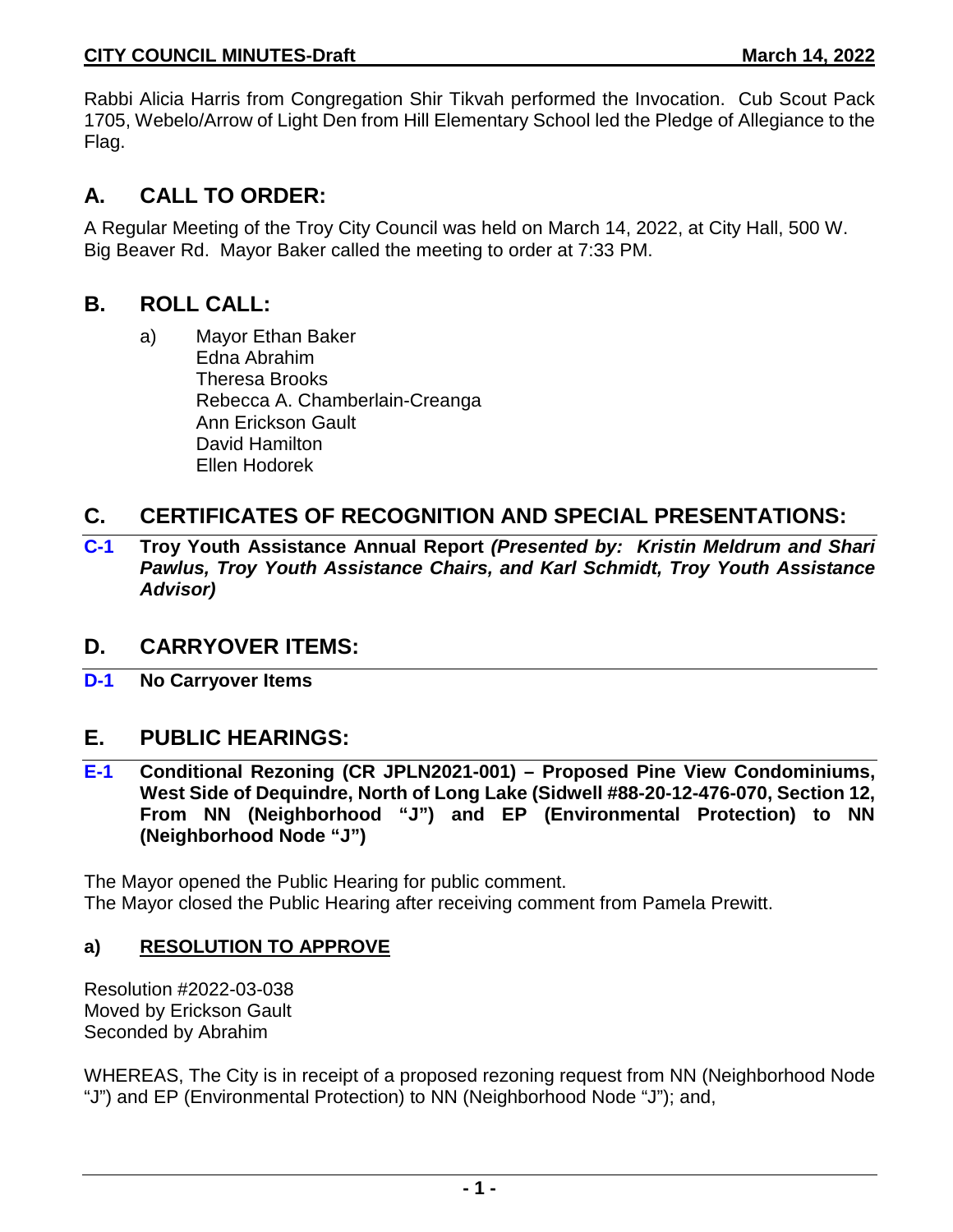### **CITY COUNCIL MINUTES-Draft March 14, 2022**

WHEREAS, The subject property to be rezoned, located on the west side of Dequindre, north of Long Lake, parcel 88-20-12-476-070, being approximately 2.389 acres in size; and,

WHEREAS, The applicant voluntarily offered a number of conditions, as per Section 16.04 of the City of Troy Zoning Ordinance; and,

WHEREAS, One of the conditions voluntarily submitted by the applicant was a site plan for a 25-unit condominium development; and,

WHEREAS, The conditional rezoning was considered by the Planning Commission following a public hearing; and,

WHEREAS, The Planning Commission vote on the motion recommending approval was 7-2; and,

WHEREAS, The proposed rezoning is supported by the Master Plan and advances the general and specific development policies of the Master Plan; and,

WHEREAS, The proposed rezoning meets the Standards for Rezoning Approval listed in Section 16.03.C of the City of Troy Zoning Ordinance; and,

WHEREAS, The proposed site design mitigates potential impacts on adjacent properties.

THEREFORE, BE IT RESOLVED, That Troy City Council hereby **APPROVES** the NN and EP Districts to be conditionally rezoned to NN District Conditional Rezoning Agreement and related attachments;

BE IT FURTHER RESOLVED, That Troy City Council **AUTHORIZES** the Mayor and Clerk to sign the Conditional Rezoning Agreement on behalf of the City of Troy.

BE IT FINALLY RESOLVED, That the City of Troy Zoning District Map is hereby **AMENDED**.

- Yes: Baker, Abrahim, Brooks, Erickson Gault, Hamilton, Hodorek
- No: Chamberlain-Creanga

### **MOTION CARRIED**

The Meeting RECESSED at 9:03 PM. The Meeting RECONVENED at 9:10 PM.

## **F. PUBLIC COMMENT FOR ITEMS ON THE AGENDA FROM TROY RESIDENTS AND BUSINESSES:**

## **G. CITY COUNCIL/CITY ADMINISTRATION RESPONSE/REPLY TO PUBLIC COMMENT FOR ITEMS ON THE AGENDA FROM TROY RESIDENTS AND BUSINESSES:**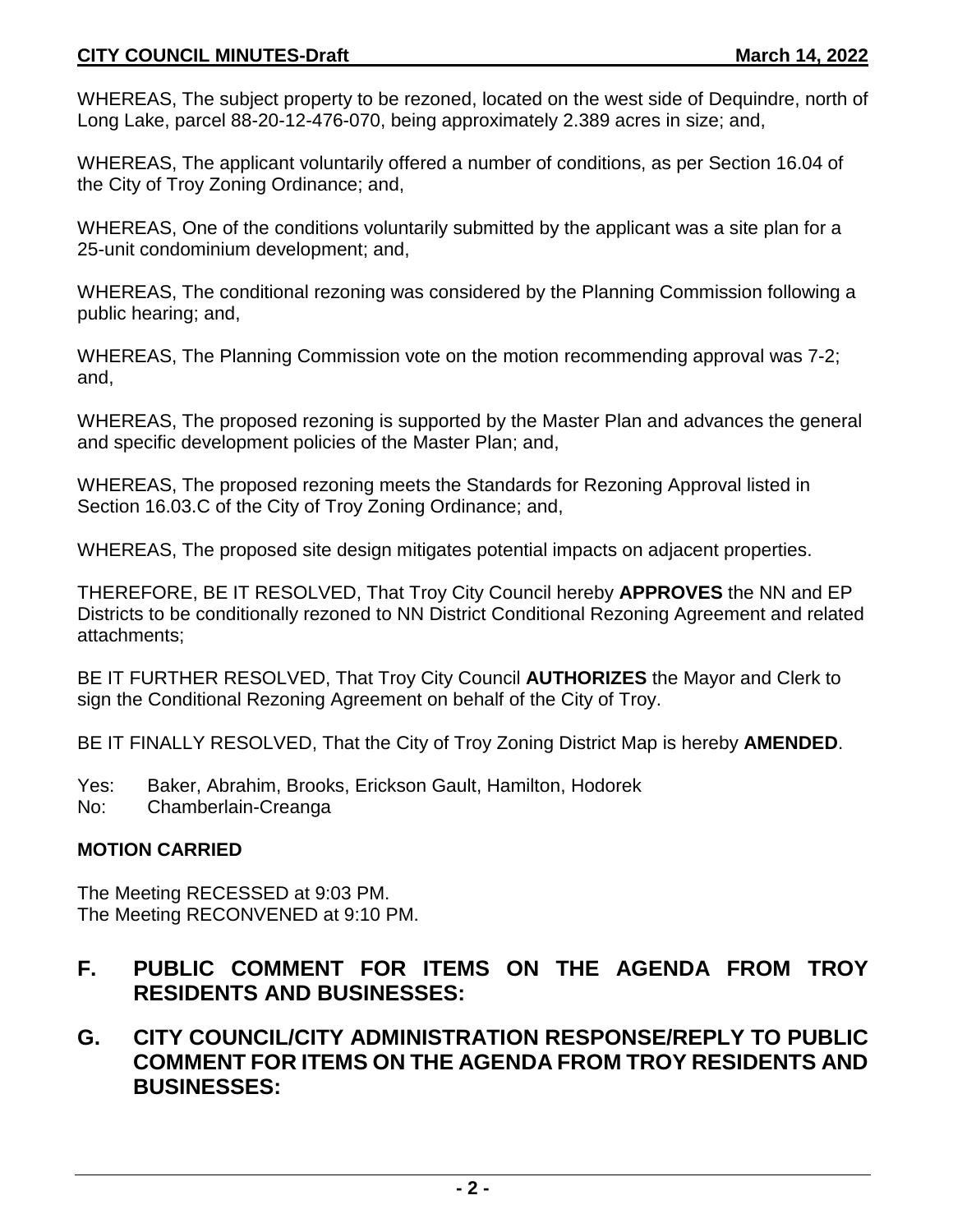## **H. POSTPONED ITEMS:**

**H-1 No Postponed Items** 

### **I. REGULAR BUSINESS:**

- **I-1 Board and Committee Appointments: a) Mayoral Appointments – None; b) City Council Appointments – None**
- **a) Mayoral Appointments: None**
- **b) City Council Appointments: None**
- **I-2 Board and Committee Nominations: a) Mayoral Nominations – None; b) City Council Nominations – None**
- **a) Mayoral Nominations: None**
- **b) City Council Nominations: None**
- **I-3 No Closed Session Requested**

### **J. CONSENT AGENDA:**

## **J-1a Approval of "J" Items NOT Removed for Discussion**

Resolution #2022-03-039-J-1a Moved by Abrahim Seconded by Brooks

RESOLVED, That Troy City Council hereby **APPROVES** all items on the Consent Agenda as s printed.

Yes: All-7 No: None

### **MOTION CARRIED**

### **J-1b Address of "J" Items Removed for Discussion by City Council**

### **J-2 Approval of City Council Minutes**

Resolution #2022-03-039-J-2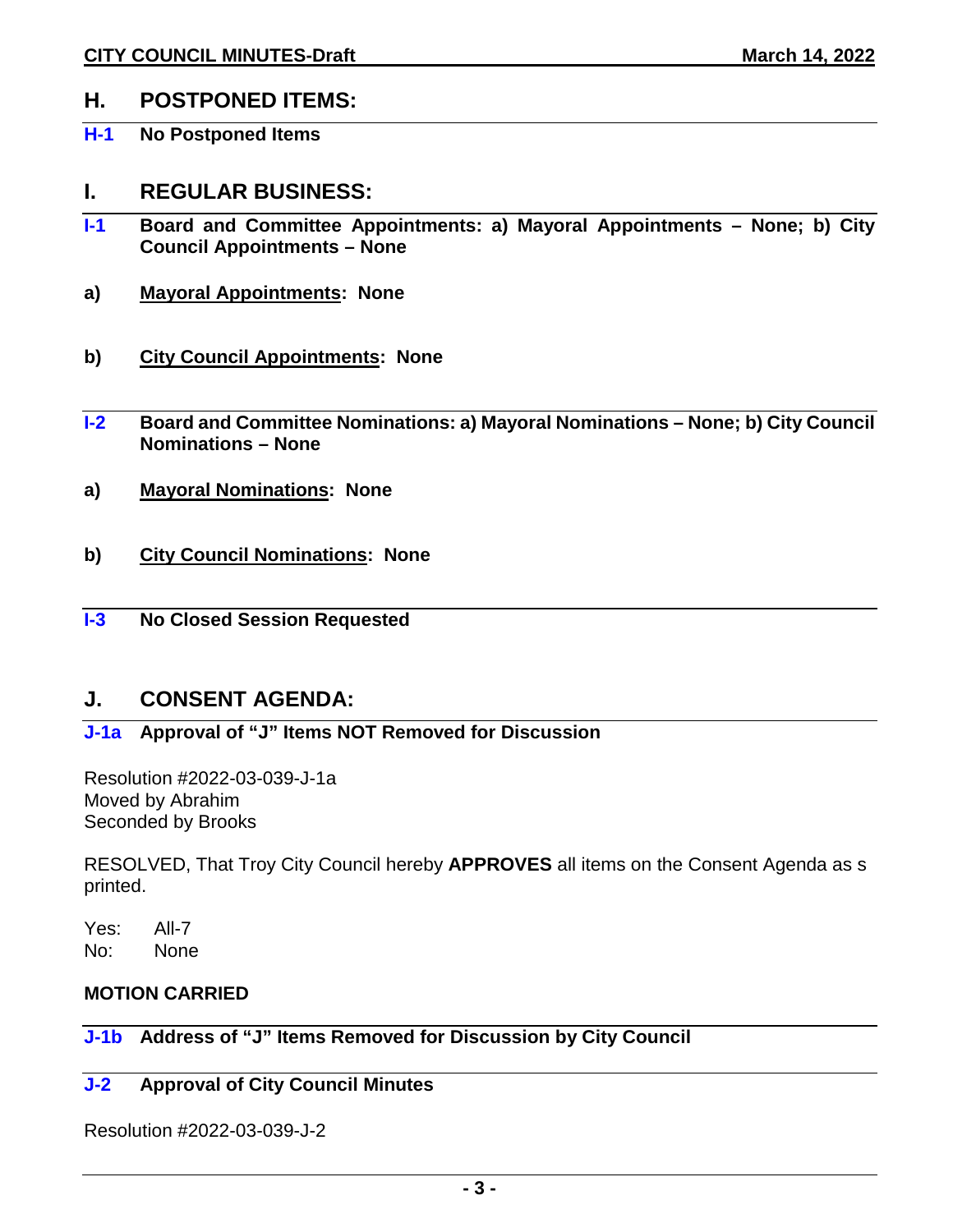RESOLVED, That Troy City Council hereby **APPROVES** the following Minutes as submitted:

- a) Special City Council Minutes-Draft February 28, 2022
- b) City Council Minutes-Draft February 28, 2022

#### **J-3 Proposed City of Troy Proclamations: None Submitted**

#### **J-4 Standard Purchasing Resolutions:**

### **a) Standard Purchasing Resolution 4: OMNIA Purchasing Cooperative – City Hall East Elevator Upgrade**

#### Resolution #2022-03-039-J-4a

RESOLVED, That in the best interest of the City, Troy City Council hereby **WAIVES** the bid process and **AWARDS** a contract to *Kone Inc*. of *Livonia, MI,* for the City Hall East Elevator Upgrade through the OMNIA Cooperative Contract #EV2516 for an estimated cost of \$29,715 not to exceed budgetary limitations.

BE IT FURTHER RESOLVED, That the award is **CONTINGENT** upon the contractor's submission of properly executed documents, insurance certificates and all other specified requirements.

#### **b) Standard Purchasing Resolution 8: Best Value Award – Upgraded Landscape Maintenance**

#### Resolution #2022-03-039-J-4b

RESOLVED, That Troy City Council hereby **AWARDS** a three (3) year contract with two 1-year renewal options for Upgraded Landscape Maintenance to *DJ's Landscape Maintenance* of *Romulus, MI*, as per unit pricing; for an estimated total cost of \$192,000 in 2022, \$197,125 in 2023, and \$202,225 in 2024; at prices contained in the bid tabulation opened March 3, 2022, a copy of which shall be **ATTACHED** to the original Minutes of this meeting, the cost of which shall not exceed annual budgetary limitations; with the contract expiring December 31, 2026.

BE IT FURTHER RESOLVED, That the award is **CONTINGENT** upon contractor's submission of properly executed contract documents, including insurance certificates and all other specified requirements.

#### **c) Standard Purchasing Resolution 2: Award to Low Bidder Meeting Specifications – Mowing Landscape Services**

Resolution #2022-03-039-J-4c

RESOLVED, That Troy City Council hereby **AWARDS** a three-year contract with a two-year renewal option for Mowing Landscape Service to the low bidder, *Green Meadows Lawnscape, Inc.* of *Rochester Hills, MI,* for proposals A, B and C, as per unit bid prices; for an estimated total cost of \$469,487.94 for 2022, \$469,487.94 for 2023, and \$469,487.94 for 2024; at prices contained in the bid tabulation opened March 3, 2022, a copy of which shall be **ATTACHED** to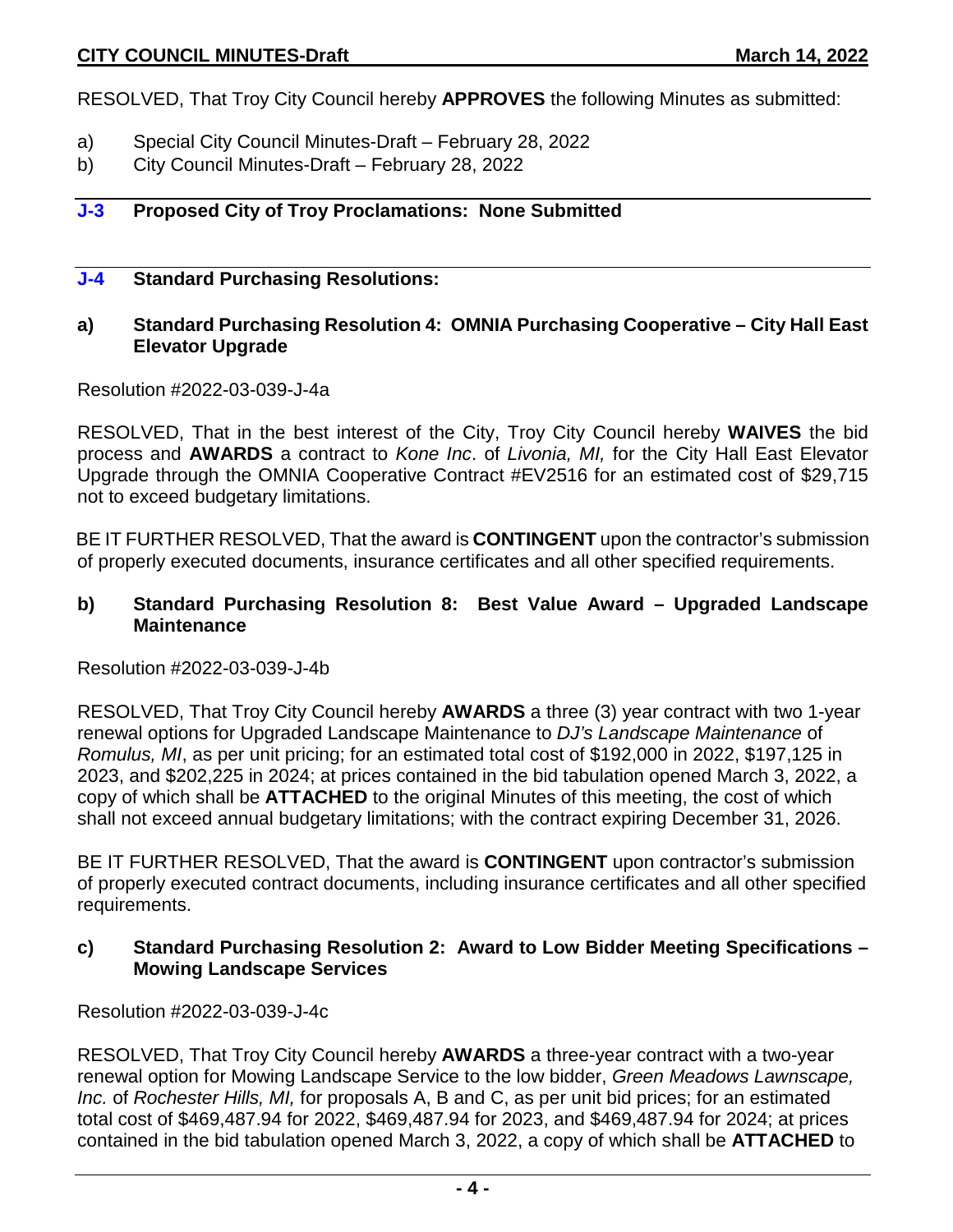### **CITY COUNCIL MINUTES-Draft March 14, 2022**

the original Minutes of this meeting, the cost of which shall not exceed annual budgetary limitations; with the contract expiring December 31, 2026.

BE IT FURTHER RESOLVED, That the award is **CONTINGENT** upon contractor's submission of properly executed contract documents, including insurance certificates and all other specified requirements.

#### **J-5 Michigan Department of Natural Resources Canada Goose Roundup and Nest Destruction Programs**

Resolution #2022-03-039-J-5

WHEREAS, Troy City Council has received complaints of overpopulation of Canada geese inhabiting various locations within the City of Troy; and,

WHEREAS, Troy City Council has determined that the DNR Canada Goose Nest Destruction Program and/or Roundup/Removal Program are effective program(s) for the control of sitespecific problems for our residents; and,

WHEREAS, The residents clearly understand that any birds removed and relocated during this program may be killed; and,

WHEREAS, The residents, lake associations, businesses, subdivisions, condominium associations, etc., must apply for a DNR Permit for these program(s), on an annual basis, and must ensure that all lakefront residents, tenants, and employees of this site, have been informed that this program is taking place at their lake/site, and understand if their site is located within more than one government unit, they are responsible to receive resolutions from each township/city/village, and are responsible for adhering to the requirements under their permit;

THEREFORE, BE IT RESOLVED, That Troy City Council hereby **FORMALLY REQUESTS** the assistance of the Michigan DNR on behalf of the requests made in the City of Troy by any/all subdivision, condominium associations, apartments, businesses, lake associations, etc. as long as they abide by the DNR permit requirements, in the implementation of the Canada Goose Nest Destruction Program and/or Roundup/Removal Program, for a 5-year period from 2022 through 2027 and additionally, to advise the DNR that there shall be no cost to the City of Troy for these programs.

#### **J-6 Renewal of Membership in the Traffic Improvement Association (TIA)**

Resolution #2022-03-039-J-6

RESOLVED, That Troy City Council hereby **AUTHORIZES** payment to renew the City of Troy's membership in the Traffic Improvement Association for the year 2023, in the amount of \$29,767.50. Funds are available in the 2022-2023 Police Department Operating Funds, Membership and Dues.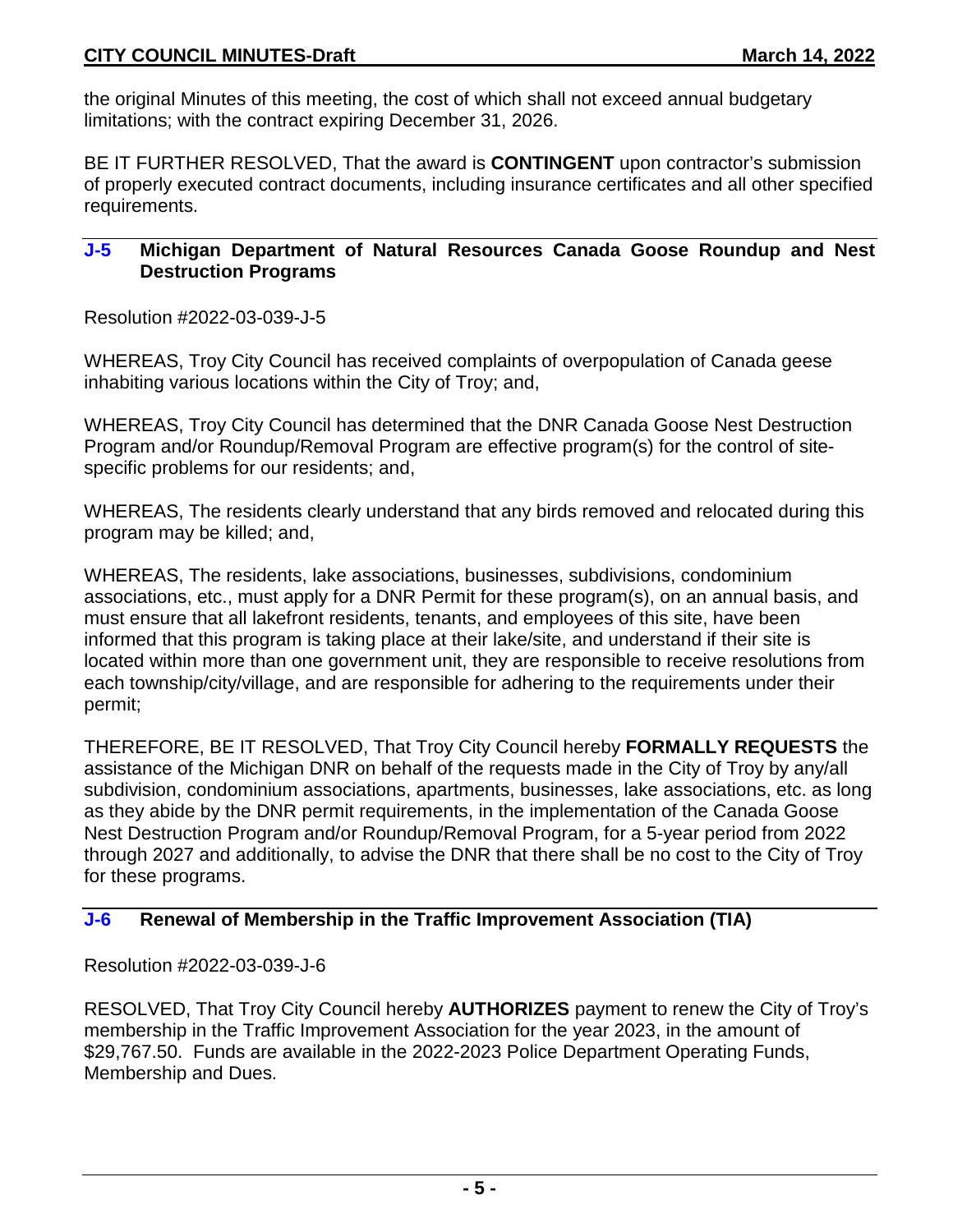## **K. MEMORANDUMS AND FUTURE COUNCIL AGENDA ITEMS:**

### **K-1 Announcement of Public Hearings:**

- a) March 21, 2022 Reprogram Community Development Block Grant (CDBG) PY 2021 **Funds**
- **K-2 Memorandums (Items submitted to City Council that may require consideration at some future point in time): None Submitted**
- **L. PUBLIC COMMENT FOR ITEMS NOT ON THE AGENDA FROM TROY RESIDENTS AND BUSINESSES:**
- **M. CITY COUNCIL/CITY ADMINISTRATION RESPONSE/REPLY TO PUBLIC COMMENT FOR ITEMS NOT ON THE AGENDA FROM TROY RESIDENTS AND BUSINESSES:**
- **N. COUNCIL REFERRALS:**

**Items Advanced to the City Manager by the Mayor and City Council Members for Placement on the Agenda**

**N-1 No Council Referrals**

### **O. REPORTS:**

| $O-1$ | <b>Minutes - Boards and Committees:</b>                                              |
|-------|--------------------------------------------------------------------------------------|
| a)    | Retiree Healthcare Benefits Plan and Trust Board-Final – November 10, 2021           |
| b)    | Volunteer Firefighters' Incentive Plan and Trust Board-Final – November 10, 2021     |
| C)    | Volunteer Firefighters' Incentive Plan and Trust Board and Employees' Retirement Sys |

- c) Volunteer Firefighters' Incentive Plan and Trust Board and Employees' Retirement System Board of Trustees Joint Meeting Minutes-Final – November 10, 2021
- d) Employees' Retirement System Board of Trustees-Final December 8, 2021
- e) Volunteer Firefighters' Incentive Plan and Trust Board and Employees' Retirement System Board of Trustees Joint Meeting Minutes-Final – December 8, 2021

#### **O-2 Department Reports: None Submitted**

#### **O-3 Letters of Appreciation:**

a) To Recreation Staff from Keith Hill Regarding Excellent Customer Service

### **O-4 Proposed Proclamations/Resolutions from Other Organizations: None Submitted**

## **P. COUNCIL COMMENTS:**

**P-1 No Council Comments**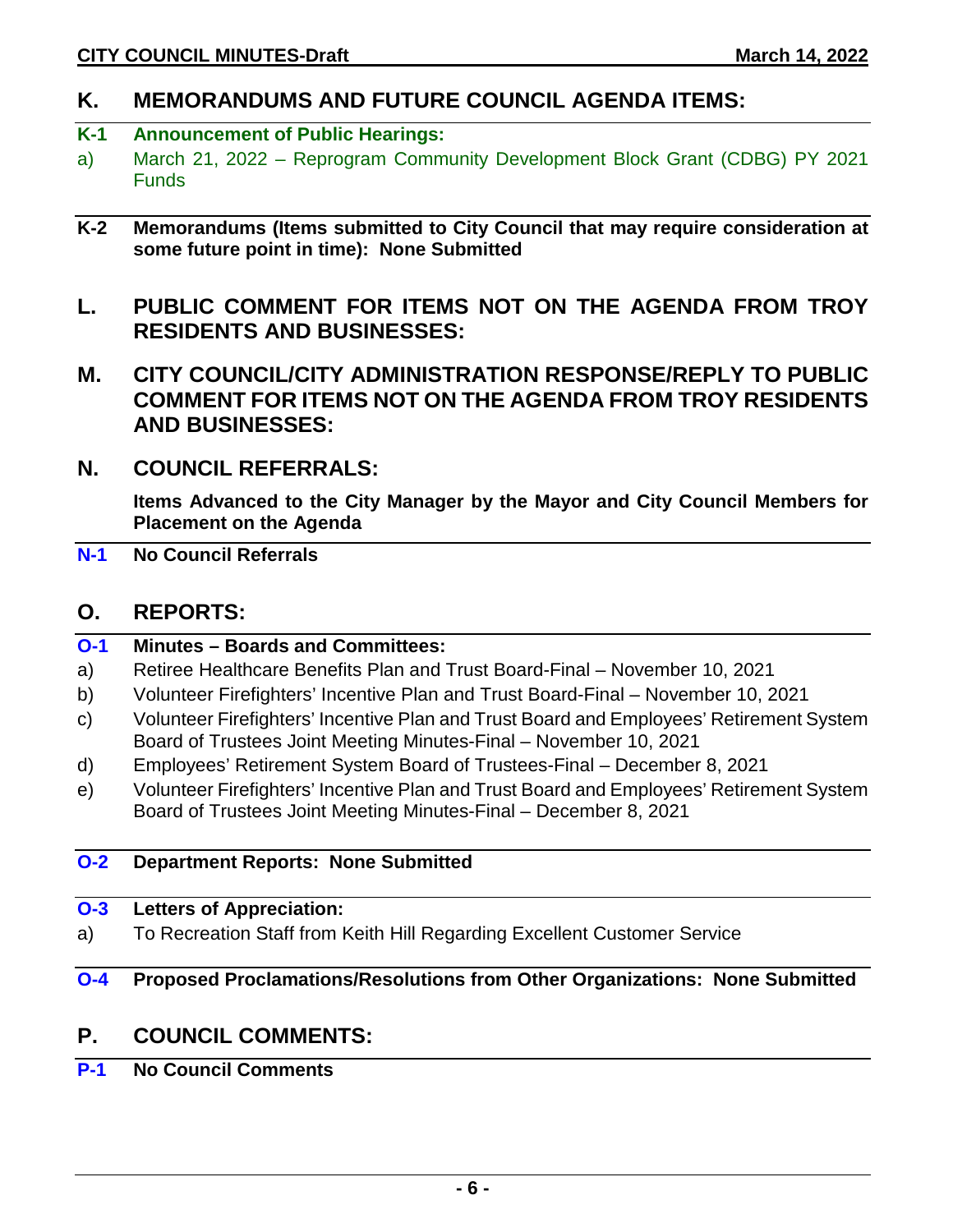Council Member Chamberlain-Creanga commented on a conversation she had with Senator Peters regarding the conflict in Ukraine and resources available to Ukrainian family members. Any interested persons can call Senator Peters at 313-226-6020 for more information.

Council Member Chamberlain-Creanga commented that Ms. Vera Petrusha from St. Mary's Parish is collecting donation items for the people in Ukraine.

Council Member Hamilton commented on the Special City Council Meeting held on Saturday, March 12, 2022 and their tour of a few Neighborhood Nodes in Troy, discussion on the update to the Master Plan, and development opportunities in those Zoning Districts.

## **Q. PUBLIC COMMENT FOR ITEMS ON OR NOT ON THE AGENDA FROM MEMBERS OF THE PUBLIC OUTSIDE OF TROY (NOT RESIDENTS OF TROY AND NOT FROM TROY BUSINESSES):**

## **R. CLOSED SESSION**

**R-1 No Closed Session**

## **S. ADJOURNMENT:**

The Meeting **ADJOURNED** at 9:17 PM.

Mayor Ethan Baker

Cheryl A. Stewart, CMC, MiPMC II Deputy City Clerk